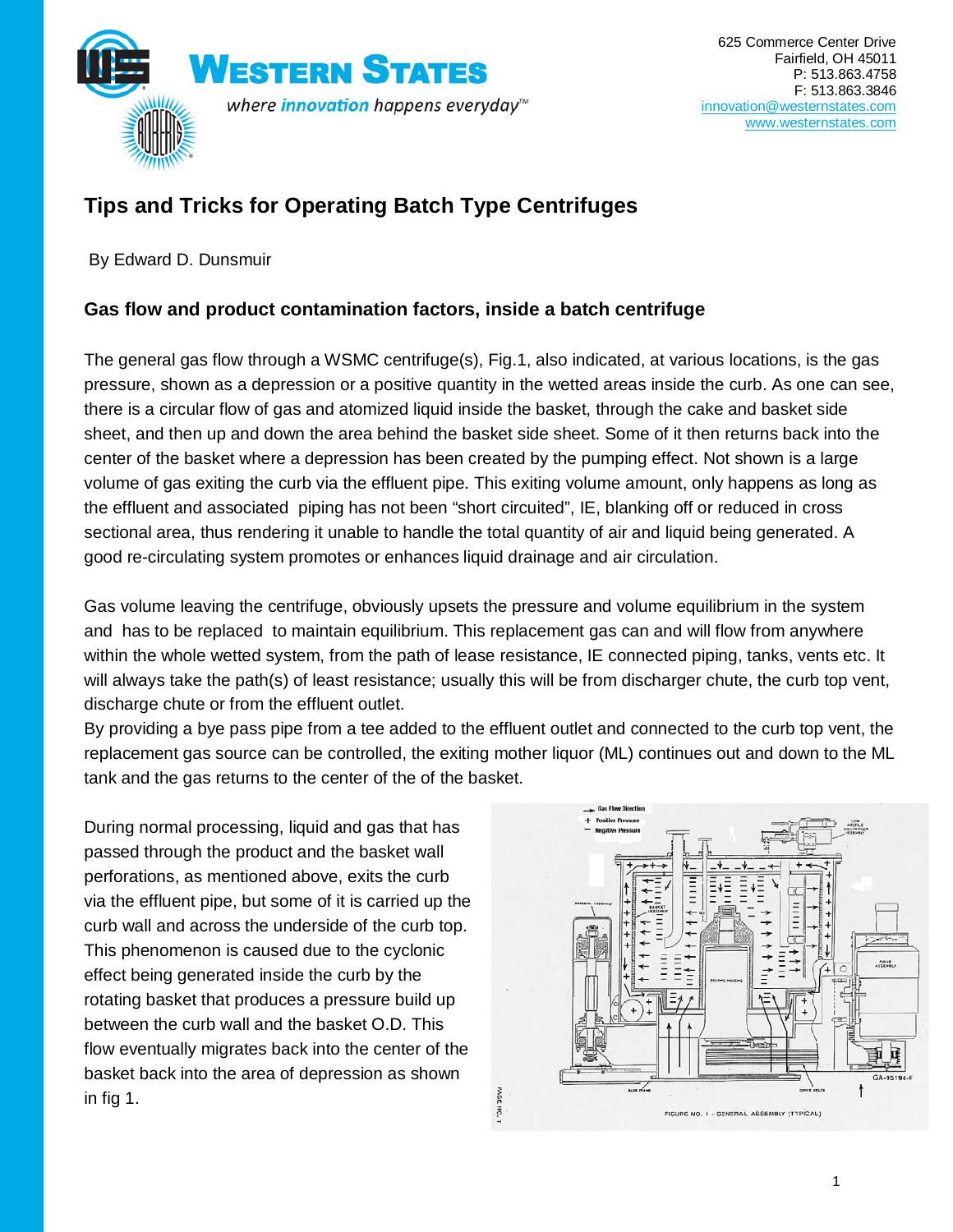

A portion of it travels back through the cake; the balance wets any internal protrusion plus the underside of the curb top, the mechanical protrusions can be the discharger shaft and blade, the feed and wash pipe etc. This liquid can drip down into the wet cake bin and contaminate the finished product. If the centrifuge effluent pipe terminates into the mother liquor tank through a "stack pipe" that it's is end is under the level of liquid in the tank; this liquid can backup back into the curb gutter area, when the centrifuge basket stops rotating. This is due to the gas pumping effect of the rotating basket being removed.

To get the best performance out of your centrifuging system, whether it is a good draining or a poor draining product, the following suggestions should be considered.

- 1. When installing the centrifuge, ensure that the support base i.e. the centrifuge proper, is level both in the "X" and "Y" directions. Also make sure that the pedestal feet are fully supported on the support structure.
- 2. If possible, mount the feed and wash control valves, as close to the centrifuge curb top as the system design allows. If this cannot be done, consider installing an additional valve downstream of the control valve(s), and connect an appropriate gas supply; this is used to purge out the residual liquid left in the feed and or wash pipe(s), after feeding and or washing is complete.
- 3. Do not reduce the effluent pipe size between the centrifuge outlet and the ML receiver tank; this also applies to the curb top purge line. It is extremely important to have a good transfer of gas from inside the basket, through the cake and basket perforations into the area behind the basket and then out of the curb, this circulation promotes good liquid drainage through the cake bed. One must of course replace this exiting gas volume by either re-circulating the exiting gas or from some other source.
- 4. Set the radial orientation of the feed and wash pipe as tangential as possible, approximately 45° from perpendicular to the basket wall in the clockwise or trailing direction.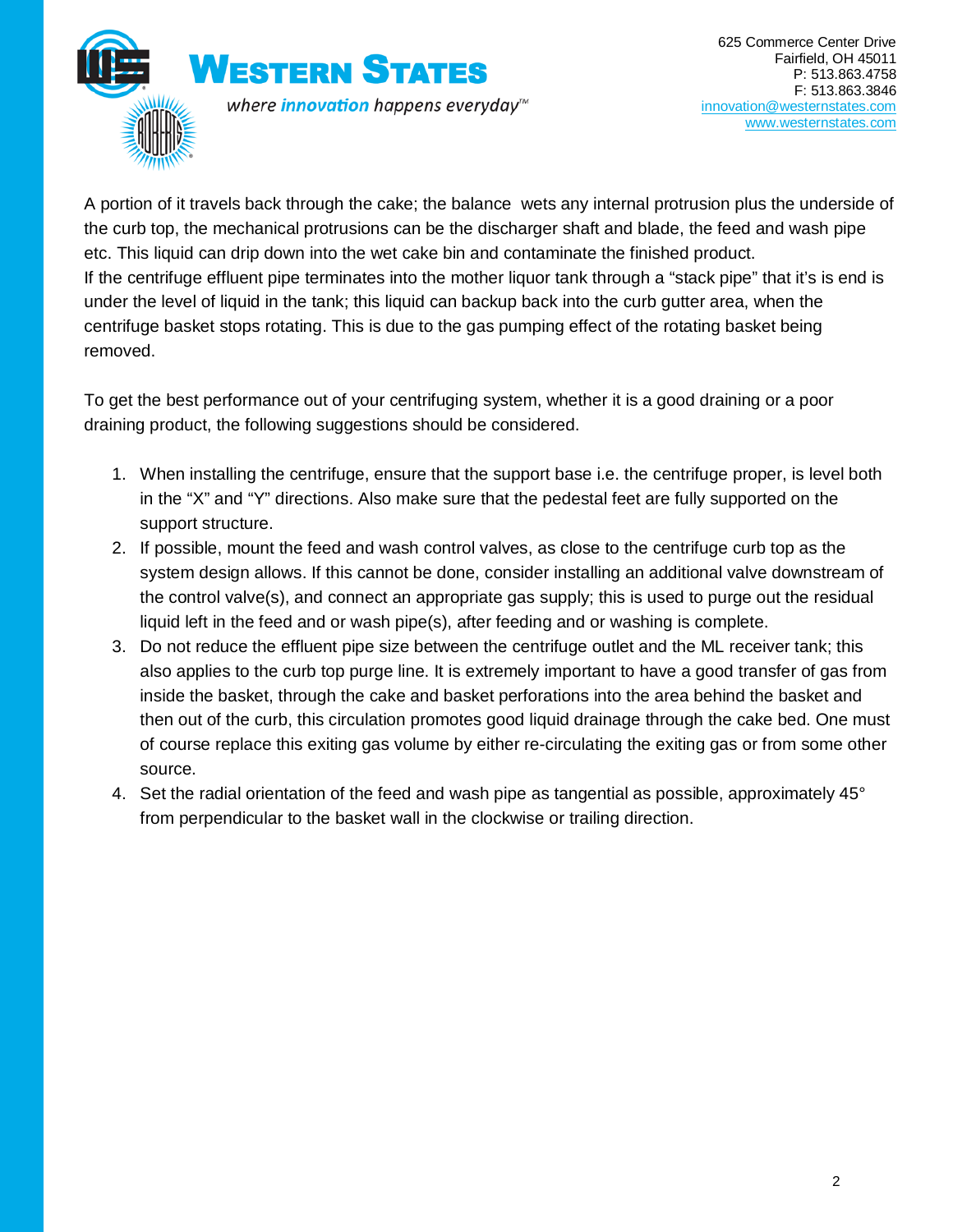

#### **Process Evaluation**

Before running any process in a centrifuge, it is prudent to get a feel for how it is going to perform. The best way to gather this information is to run tests on a representative slurry sample, in a lab or pilot plant setting etc. The following are some of the characteristics that are helpful in making a decision on how to run the product, and if a batch type centrifuge should be use:

- 1. Mean particle size, this helps determines if a batch type centrifuge is suitable or not. Rule of thumb dictates that the particles should be at least 10 microns or above, this to allow sufficient drainage through them. As stated, this is a rule of thumb, but many operations with particles less than this can be processed successfully. The percent of "fines", small particles in the slurry, also affects the drainage rate, these fines lodge in between the larger particles and progressively render the cake bed impervious. Good homogeneity of the feed slurry helps reduce stratification of the particles thus maintaining draining consistency throughout the slurry batch. If stratification is allowed to happen, i.e. the fine particles migrating to the top of the tank and cause the drain rate through the cake bed to drop off as the slurry tank drops in level. This situation can cause undesirable vibration leading to possible equipment failure.
- 2. One of the best ways to determine the drain rate of a product is to perform a "Buchner" funnel test, see attached procedure. From this test, you can extrapolate how well the mother liquor and the wash media will flow through the cake bed. Not only can you determine the flow rate but also if it is linear due to increased cake bed thickness. The rule of thumb for minimum drainage in a batch type centrifuge is no less than 1/2 gal./ ft.2/minute (0.03ml/cm2/minute). Again, many operations with drain rates less than this are processed successfully.
- 3. The feed and or wash rate should be delivered slightly above the drain rate flow through the cake. A hydraulic layer (load) on top of the cake, approximately 1/2" thick is always preferred, this helps drive the liquid through the cake and also stops the cake from cracking.
- 4. Processing temperature needs to be considered, it is usually desirable to process the slurry at the highest temperature possible, this lowers the mother liquor viscosity and thus enhances the drainability of the mother liquor. The same is true for the wash media.
- 5. Sometimes it is beneficial to purchase your centrifuge fitted with curb insulation, this helps to reduce the cooling effect of the rotating basket and helps to maintain the operating temperature inside the curb.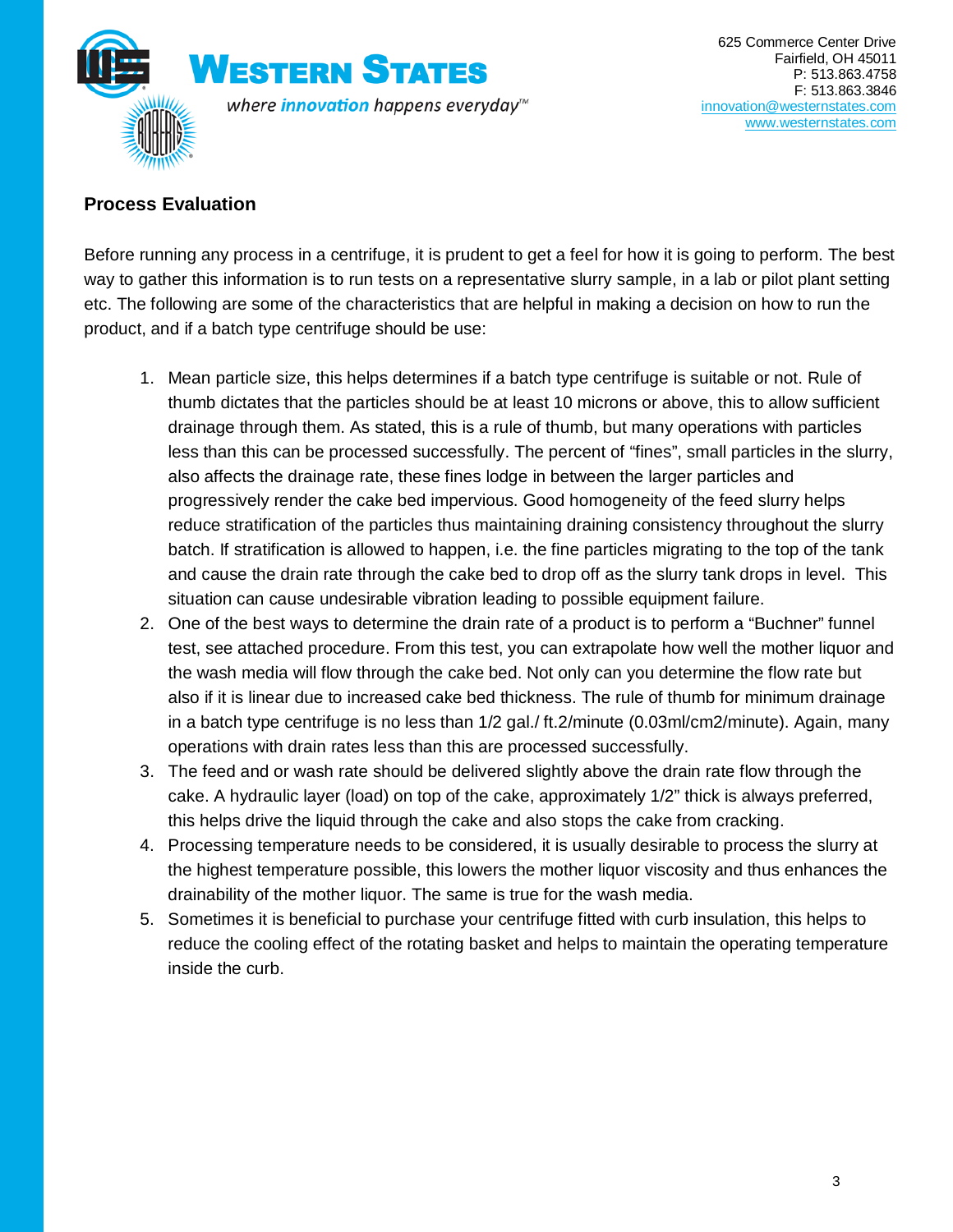

### **Troubleshooting Process Problems**

Usually any problems that occur in the centrifuge during processing can be due to one of the following:

- 1. A product related unbalanced load. This can be caused by one of the following:
	- a. Loading the basket at too low a RPM; this can causes the cake to assume a parabolic uneven shape, see attached sheet, "The Care and Feeding of Batch Centrifugals".
	- b. Loading the basket at too high a RPM. This usually causes the cake to assume a "pot bellied" uneven shape. What happens here is, that because of the higher gravities, being generated by the higher RPM, the mother liquor is driven out of slurry and out of the basket prematurely thus the particles lose their lubrication and the ability to disperse evenly around the basket wall and are left stuck where the feed pipe delivery impacts the basket wall.
	- c. Product feed pipe; there is no one feed pipe fits all. All products require a specific type of feed pipe that suits the peculiarities of the product. The development of the feed delivery system is usually done during initial testing.
	- d. If the filter screen(s) is improperly fitted at the top and or bottom of the basket wall, this can allow liquid and solids to get past the screens. What happens here is "rat" holes form, i.e. areas void of solids, leading to an imbalance situation.
	- e. Discharged product can sometimes stick to the area around the basket spokes and the underside of the basket bottom and or hub and because it usually doesn't stick evenly, an unbalance situation develops.
	- f. The filter screen(s) is blinded off or the process particles are too small. This situation causes inhibition of the mother liquor purging through the cake bed and or screen(s), and allows an excessive liquid layer to build up on top of the cake and due to the gas cyclonic effect inside the basket, i.e. windage, a liquid wave can develop thus creating an imbalance situation.
- 2. A mechanical related unbalanced centrifuge can be caused by one of the following:
	- a. Worn or damaged main or drive motor bearings.
	- b. An unbalanced or out of round basket.
	- c. The main curb suspension system is not operating optimally.
	- d. Connection(s) to the centrifuge, e.g. the effluent pipe, feed pipe etc, or some other impinging structure is impeding movement of centrifuge.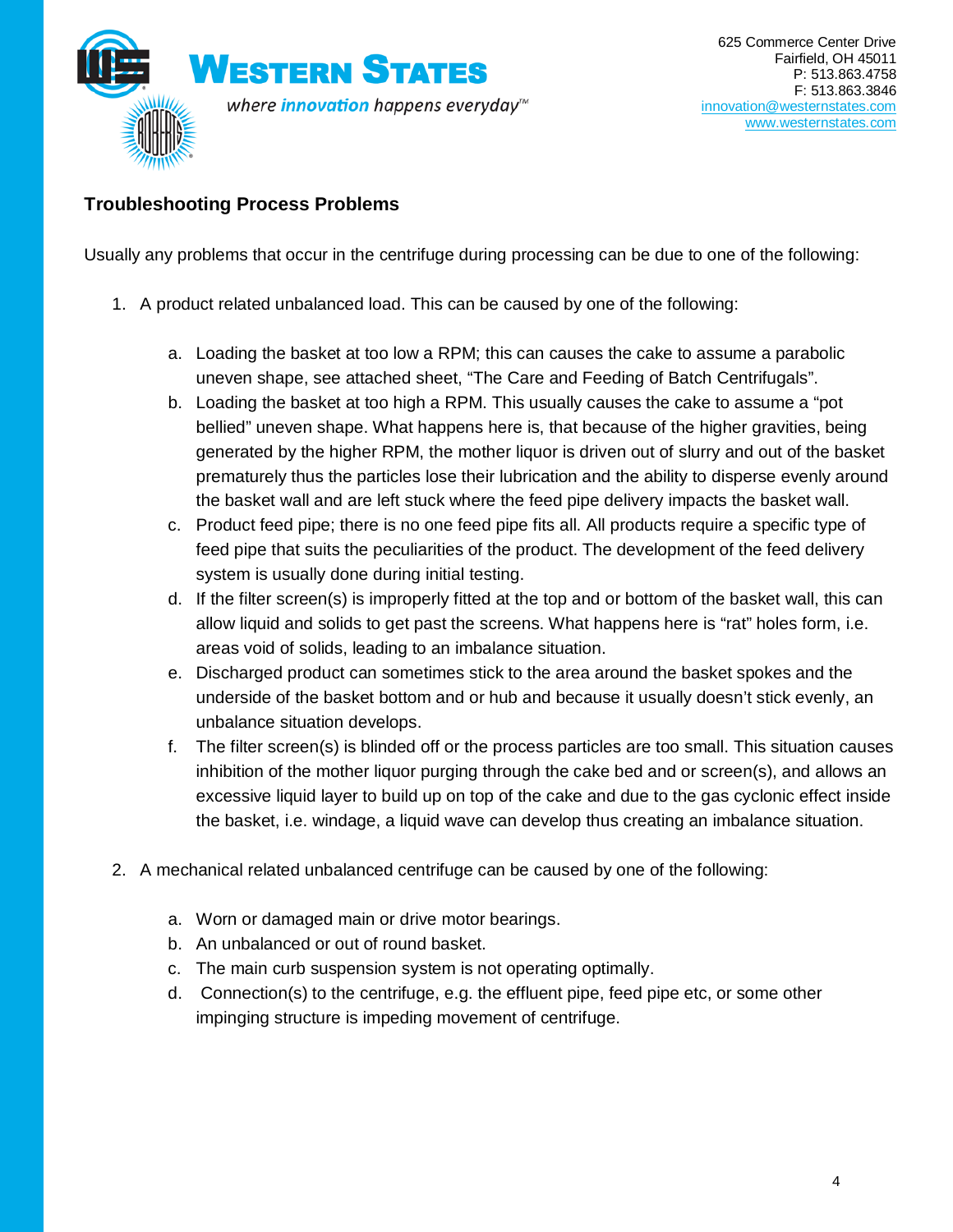

# The Care and Feeding of Batch Centrifugals

The illustration in Figure VII indicates improper feeding of the batch unit. The configuration may be caused by:

- a) too high a feed outlet location position in reference to the basket wall:
- b) too high a speed of the basket during feed;
- c) too low a feed input rate;
- d) leaks at the bottom periphery filter media seals: or

e) any combination of a), b), or c. The usual solution to this type of cake configuration would be to either:

- a) lower the feed pipe;
- b) reduce the speed of the basket; or
- c) increase the input of feed.

Usually, when a cake of the configuration shown in Figure VII is formed, it indicates that the slurry is draining very rapidly and does not have the opportunity to flow evenly before dewatering. It is important that the slurry remain in a viscous state, to create an even wall before dewatering. A good rule of thumb is ... the feed rate should be slightly higher than the drain rate."

If, perchance, the feed rate cannot be increased, the operator has the alternatives of lowering the feed pipe and/or reducing the speed of the basket. If these modifications do not solve the problem, then the obvious step would be to select an alternative feed-pipe design, such as shown in Figure II.

The load configuration illustrated by Figure VIII indicates that the same problem exists as in Figure VII, except that, in this case, the feed pipe outlet is too low. The solutions are, therefore, also similar to those in Figure VII, except that the feed pipe should be raised instead of lowered.

Figure IX indicates the possibility of two distinct, but not necessarily related, problems. Obviously, the feed pipe portion appears to be correctly located, but the "fade-out" of the cake at the top and bottom peripheries indicates one of several things. Variously, one may assume that:

- a) the single-outlet style of feed device is not correct;
- b) the feed material is draining rapidly and not permitting the material to flow evenly; or

c) serious leaks or "washouts" are occurring at the top and bottom peripheries.

In seeking solutions to the problems presented by this configuration, the operator should:

a) check the top and bottom peri-

- pheries for leaks;  $h$ increase the feed rate;
- reduce the speed of the basket;  $\mathfrak{c}$  $\alpha$ r

d) replace the single-outlet feed pipe with a multiple-style unit.

Such recommendations as noted above are, of course, an attempt to cover, in a primary fashion, the problems and solutions usually experienced in this aspect of centrifuge operation. There have been no references to filter media, liquid load and the like, since these are different, although related, facets of endeavor.



Figure IX



Figure VI

Figure VII